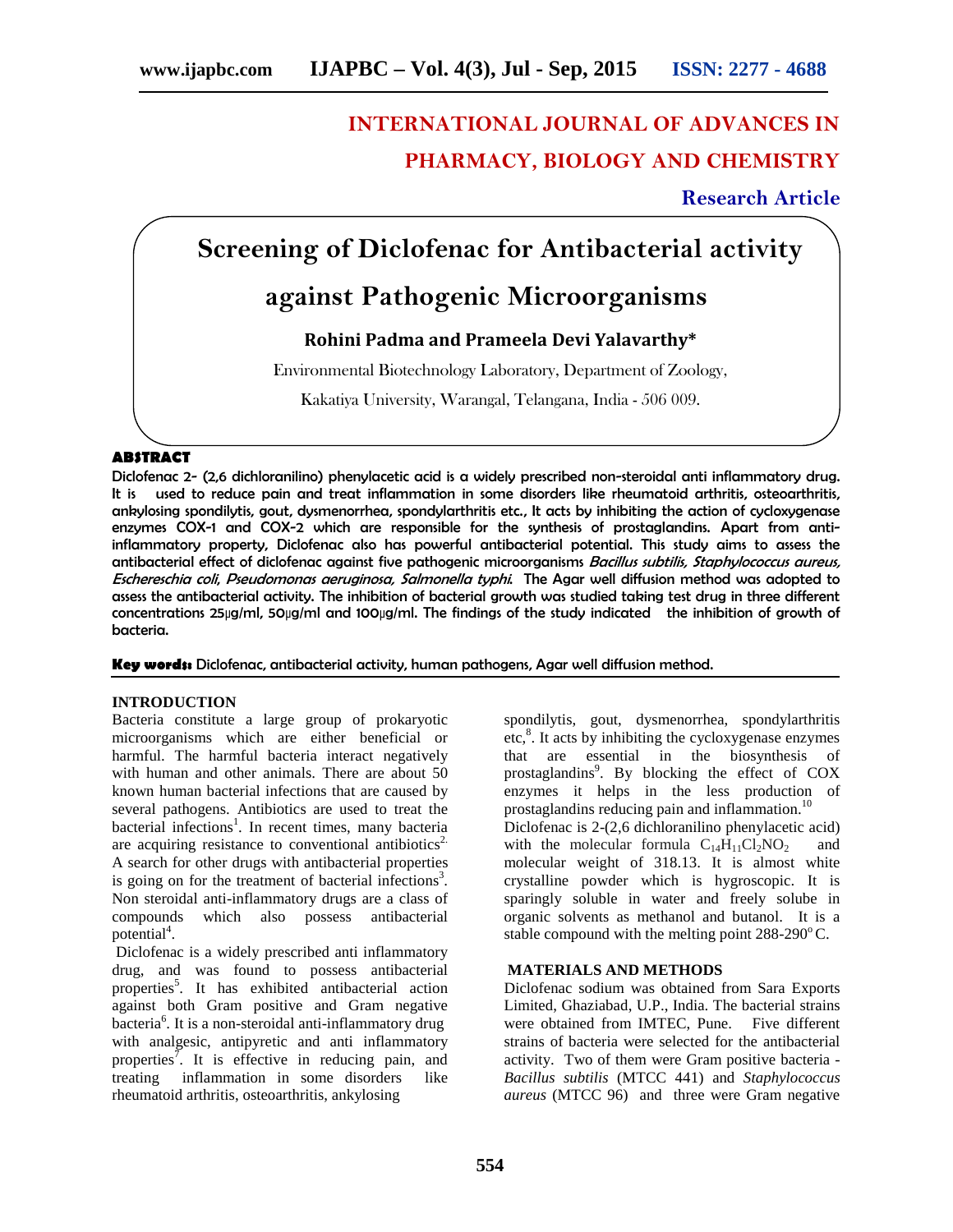bacteria *Escherischia coli* (MTCC 443), *Pseudomonas aeruginosa* (MTCC 424) and *Salmonella typhi* (MTCC 98). All the bacterial strains were maintained in the nutrient agar medium and sub cultured once in every two week. Later the bacterial strain was inoculated into the tubes containing sterilized medium. They were incubated at  $37^{\circ}$ C for 24h and stock culture was maintained. The bacterial inoculums were prepared by transferring a loop full of stock culture to nutrient medium. The tubes were incubated at  $37^{\circ}$ C for 48hrs before the activity.

The antibacterial activity was conducted by using Agar well diffusion method $11,12$ . All the procedures were carried out in total aseptic conditions. The cleaned petriplates and flasks were sterilized in an autoclave for  $121^{\circ}$ C for 30 min. The sterilized agar medium was prepared and poured into the petriplates. They were allowed to solidify at room temperature. The bacteria were seeded gently on the petriplates using a sterile cotton swab to ensure even distribution of bacteria on the petriplate. Five wells of 4mm diameter and 5mm depth were punched in the agar on each plate using a sterile borer. All the plates were labelled perfectly according to the respective test organism and the concentrations. The test solution was prepared by dissolving the test drug in 10 ml of methanol. Streptomycin was selected as the standard drug for the activity and its stock solution was prepared by weighing accurately. Streptomycin was taken as positive control and Methanol as negative control. Into each petriplate, 30µl of 25µg/ml, 50µg/ml and 100µg/ml concentrations of test solution was added. The positive and negative control solutions were also added in 30µl to the respective wells. The plates were kept undisturbed for 1 hour to allow the diffusion of the solution in the agar medium. Then petriplates were incubated at room temperature in a laminar flow for 24 hours at  $37^{\circ}$ C. The zone of inhibition around each well was measured with the help of a antibiotic zone reader  $13$ . All the tests were performed six times to minimize the test error.

#### **RESULTS**

All the pathogenic microorganisms tested have shown inhibition of bacterial growth at almost all concentrations of the test drug. *Staphylococcus aureus* has not shown any inhibitory effect at the 25µg/ml concentration but has shown 16mm inhibition at 50µg/l, and 21mm of inhibition at 100µg/l and 15mm of inhibition with the standard drug. *Bacillus subtilis* has shown 18mm of inhibition at 25µg/l, 16mm of inhibition at 50µg/ml, 19mm of inhibition at 100µg/ml and 25mm of inhibition with the standard drug. *Pseudomonas aeruginosa* has shown inhibition of 24mm at 25µg/ml, 25mm at

50µg/ml, 26mm at 100µg/ml and 21mm with the standard drug. *Salmonella typhi* has shown inhibition of 22mm at  $25\mu g/ml$ , 23 mm at  $50\mu g/ml$ , 22mm at 100µg/ml and 21mm with the standard drug. *Escherischia coli* has shown 24mm zone of inhibition at 25µg/ml, 25mm at 50µg/ml , 25mm at 100µg/ml and 21mm with the standard drug. Methanol was taken as negative control for all the test pathogens and no zone of inhibition was observed around that well. The mean zone of inhibition is given in the Table1.

#### **DISCUSSION**

The antibacterial effect of Diclofenac was reported in various earlier studies. About 397 bacteria were evaluated for in vitro antibacterial activity and the results have shown that most of them were inhibited at 50-100 $\mu$ g/ml concentrations of Diclofenac<sup>5</sup>. Diclofenac has shown significant antibacterial effect in synergism with aminoglyosides both in invitro and invivo studies $^{14}$ . . Diclofenac has exhibited invitro inhibitory action against 45 different strains of bacteria at 10-  $25\mu\text{g/ml}$  concentration<sup>15</sup>. A study on clinical strains of *Escherischia coli* in hospitals have indicated that diclofenac has shown antibacterial activity against many strains of bacteria from 5-50µg/ml and was effective in treating urinary tract infections<sup>16</sup>. The non –antibiotic drug, Diclofenac was found to protect mice from *Salmonella* infection more effectively when combined with Sterptomycin than used alone<sup>17</sup>. It was bactericidal at 40µg/ml for *Mycobacterium tuberculosis* and along with streptomycin it exerts profound effect in mice<sup>18</sup>. Diclofenac was found to protect from murine listeriosis, tuberculosis, salmonellosis within the maximum dose given to human<sup>6</sup>. Diclofenac administered to female mice against *Listeria monocytogenes* at 2.5µg/ml has reduced bacterial counts in liver and spleen<sup>19</sup>. It has shown inhibitory action at  $50\mu g/ml$  and bactericidal effect at 100g/ml in *Listeria monocytogenes*<sup>20</sup>. It was found to exhibit noteworthy inhibition of bacterial growth against four strains tested at lower concentrations.<sup>21</sup> A study on *Enterococcus faecalis* was done to evaluate antibacterial effect of diclofenac in comparison with ibuprofen, calcium hydroxide and amoxicillin. The results have depicted significant antibacterial activity of Diclofenac and Ibuprofen at  $50\mu$ g/ml and above concentrations<sup>22</sup>. A comparative study was conducted on the efficacy of antibacterial action of sodium diclofenac, sodium diclofenac and streptomycin, tri antibiotic and calcium hydroxide against *Enterococcus faecalis* biofilm. The study has inferred that Diclofenac has shown more antibacterial effect than calcium hydroxide suggesting diclofenac sodium as an alternative drug to calcium hydroxide in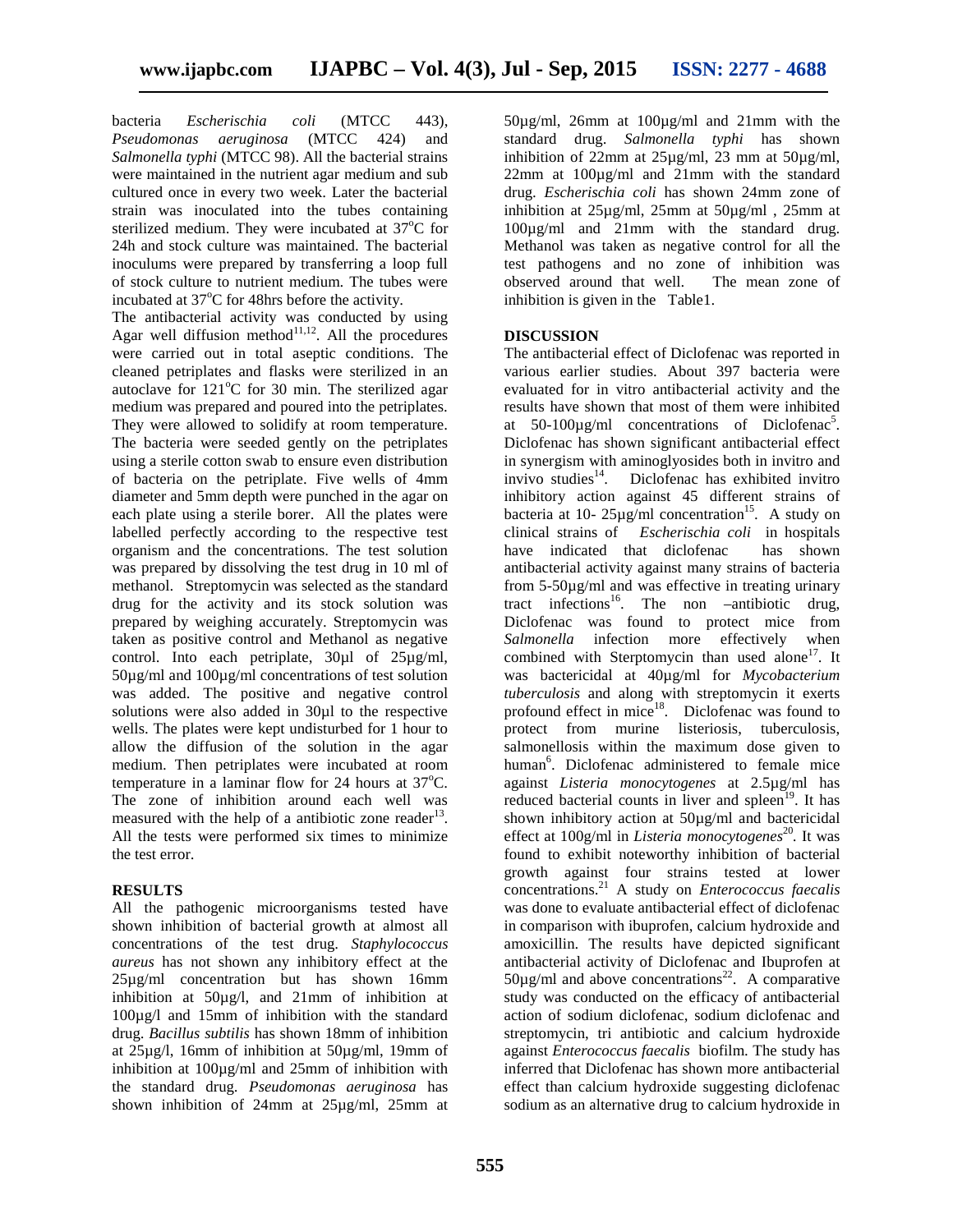root canal therapy<sup>23</sup>. A study on antibacterial activity and anti-biofilm activity of some non-steroidal antiinflammatory drugs and N-acetyl cysteine was conducted against some uropathogens. The results have depicted that Diclofenac sodium has shown powerful antibacterial action in tested pathogens and highest effect was against *Klebesiella pneumoniae*. It has also shown inhibitory effect on the adherence of *Staphylococcus aureus, Klebesiella pneumoniae*, and *Proteus mirabilis* to the plastic surfaces of catheters*.* Diclofenac has also shown maximum disruptive effect on the mature biofilms formed by test organisms<sup>24</sup>. The inhibition of microorgasnisms was found to be mainly due to the inhibition of DNA synthesis<sup>25</sup> or the disruption of membrane activity<sup>17</sup>. Recent study on some non-steroidal antiinflammatory drugs has reported that they inhibit *Escherischia coli* sliding clamp that is essential for the DNA replication and repair<sup> $26$ </sup>. Agar well diffusion is the simplest and cost effective standardized test for antibacterial activity<sup>27</sup>. It is easier to perform and the results are obtained quickly. Some of the earlier studies have shown that diclofenac caused inhibition of bacterial growth at 50-100µg/l concentration. In this study, diclofenac has shown zone of inhibition of bacterial growth even at 25µg/l concentration. It is a

drug with multiple utilities and can be used for the treatment of various bacterial infections. It was also found to show antibacterial action effectively when used in synergism with other drugs.

#### **CONCLUSION**

The emergence of antibiotic resistant bacterial strains with the use of regular antibiotics have revived the search for antibacterial property from drugs of different pharmacological classes. This study reveals the antibacterial potential of Diclofenac sodium which is a non-steroidal anti inflammatory drug. It has shown zone of inhibition of bacterial growth even at less (25µg/ml) cconcentration of the drug in four bacterial strains (*Bacillus subtilis, Escherischia coli*, *Pseudomonas aeruginosa*, and *Salmonella typhi)*. This study supports the usage of alternative drugs to the antibiotics for the treatment of various bacterial infections. Diclofenac can be employed as a potent drug to treat bacterial infections either alone or in combination with other drugs. Further research is needed in this area to know the efficacy of diclofenac and other non-steroidal anti inflammatory drugs in treating various clinical infections caused by pathogenic bacteria.

**Table 1 The mean zone of inhibition of bacteria against human pathogens.**

| <b>Test Drug</b>                            | Escherischia coli | Salmonella typhi | Pseudomonas<br>aeruginosa | <b>Bacillus subtilis</b> | Staphylococcus aureus |
|---------------------------------------------|-------------------|------------------|---------------------------|--------------------------|-----------------------|
| Diclofenac $25\mu g/ml$                     | $24$ mm           | 22mm             | $24$ mm                   | 18 <sub>mm</sub>         | No activity           |
| Diclofenac $50\mu\text{g/ml}$               | 25 <sub>mm</sub>  | 23mm             | $25$ mm                   | 16 <sub>mm</sub>         | 16mm                  |
| Diclofenac $100\mu\text{g/ml}$              | 25 <sub>mm</sub>  | 22mm             | 26mm                      | $19$ mm                  | 21mm                  |
| <b>Streptomycin</b><br><b>Standard drug</b> | $21$ mm           | $21$ mm          | $21$ mm                   | 25 <sub>mm</sub>         | 15 <sub>mm</sub>      |

#### **REFERENCES**

- 1. Archer GL, Polk RE. Treatment and prophylaxis of bacterial infections. In: Kasper DL, Braunwald E, et al, eds. Harrison's Principles of Internal Medicine : 16th ed. New York, NY: McGraw-Hill, 2004.
- 2. Barie PS. Antibiotic-resistant gram-positive cocci: implications for surgical

practice. World J Surg, 1998; 22(2) : 118- 26.

3. Umaru T, Charles NO, Ibrahim K, Uchechukwu NU. Antimicrobial activity of non-steroidal anti-inflammatory drugs with respect to immunological response: Diclofenac sodium as a case study. Afric J of Biotechno, 2009; 8: (25) 7332-7339.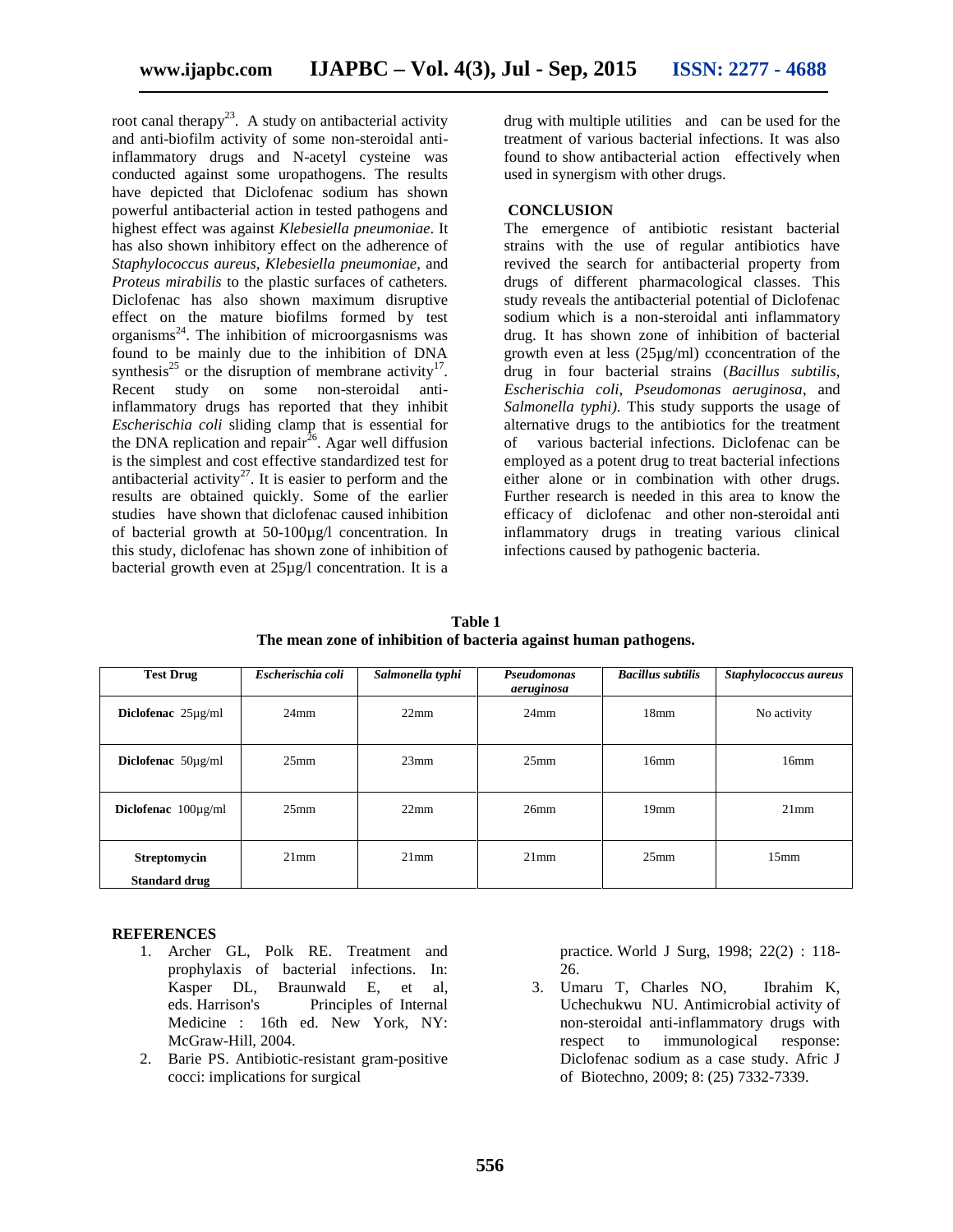- 4. Hersch EV, Hammond BF, Fleury AA. Antimicrobial activity of flurbiprofen and ibuprofen in vitro against six common periodontal pathogens. J Clin Dent, 1991;  $3(1): 1-5.$
- 5. Annadurai S, Basu S, Ray S, Dastidar SG, Chakrabarty AN. Antibacterial activity of the antiinflammatory agent diclofenac sodium. Indian J of Exptl Biology, 1998; 36 (1): 86-90.
- 6. Mazumdar K, Dastidar SG, Park JH, Dutta NK. The anti-inflammatory non-antibiotic helper compound diclofenac: an antibacterial drug target. Eur J Clin Microbiol Infect Dis, 2009; 28(8): 881–91.
- 7. Skoutakis VA et al., Review of diclofenac and evaluation of its place in therapy as a nonsteroidal antiinflammatory agent. Drug Intellig & Clinic Pharm, 1988; 22 (11) : 850-859.
- 8. Brogen RN, Pakes GE, Speight TM, Avery GS. Diclofenac sodium: a review of its pharmacological properties and therapeutic use in rheumatic diseases and pain of varying origin. Drugs, 1980; 20: 24‐48.
- 9. Vane JR, Botting, RM. Anti-inflammatory drugs and their mechanism of action. Inflamm. Res, 1998; 47: (2) S78 -S87.
- 10. Ricciotti E, Fitz Gerald GA. Prostaglandins and Inflammation. Arterioscle, Thromb, and Vasc Biol, 2011; 31(5): 986-1000.
- 11. Barry AL, Coyle MB, Thornberry C, Gerlach EH and Hawkinson RW, Methods of measuring zones of inhibition with the Bauer-Kirby disk susceptibility test. J. Clinical Microbiology, 1979; 10: 885-889.
- 12. Barry A, Procedures and theoretical considerations for testing antimicrobial agents in agar media in: Corian (Ed.), Antibiotics in Laboratory Medicine, fifth ed, Williams and Wilkins, Baltimore, 1991 (MD, 1).
- 13. Andrews JM**,** BSAC. Standardized disc susceptibility testing method (version 6). J Antimicrob Chemother, 2007; 60 : 20-41.
- 14. Annadurai S, Guha-Thakurta A, Sa B, Dastidar SG, Ray R, Chakrabarty AN. Experimental studies on synergism between aminoglycosides and the antimicrobial antiinflammatory agent diclofenac sodium. J Chaemoth, 2002; 14(1): 47-53.
- 15. Dutta NK, Kumar KA, Mazumdar K, Dastidar SG. In vitro and in vivo antimycobacterial activity of

antiinflammatory drug, diclofenac sodium. Indian J Exp Biol, 2004; 42(9) : 922–7.

- 16. Mazumdar K, Dutta NK, Dastidar SG, Motohashi N and Shirataki Y. Diclofenac in the Management of *E. coli* Urinary Tract Infections. In Vivo, 2006; 20 (5) : 613-619.
- 17. Dutta NK, Mazumdar K, Dastidar SG, Park JH. Activity of diclofenac used alone and in combination with streptomycin against Mycobacterium tuberculosis in mice. Int J Antimicrob Agents, 2007; 30 (4) : 336–40.
- 18. Dutta NK, et al., Potential management of resistant microbial infections with a novel non-antibiotic: the anti-inflammatory drug diclofenac sodium. Int J Antimicrob Agents, 2007; 30 (3): 242-9.
- 19. Dutta NK. In vitro efficacy of diclofenac against Listeria *monocytogenes*. Eur J Clin Microbiol Infect Dis, 2008; 27(4) : 315-9.
- 20. Dutta NK, Mazumdar K, Seok SH, Park JH. The anti-inflammatory drug diclofenac retains anti-listerial activity in vivo. Lett. Appl. Microbiol, 2008; 47 (2) : 106-11.
- 21. AL-Janabi AS. Comparison of disc diffusion assay with spectrophotometer technique for antibacterial activity of diclofenac sodium, indomethacin and mefenamic acid. Asian J. Pharm, 2009; 3: 148-52.
- 22. Salem-Milani A et al. Antibacterial Effect of Diclofenac Sodium on *Enterococcus faecalis.* J Dent (Tehran), 2013; 10(1) : 16– 22.
- 23. Morsali ahari A, Khabiri M, Tahmures pour A, Jahromi MZ. Comparing Antibacterial Effects of Sodium Diclofenac, Mixture of Diclofenac and Streptomycin, Tri-antibiotic and Calcium Hydroxide against Enterococcus *faecali*. J Res Dent Sci, 2014; 11(1): 6-13.
- 24. Mohsen A. et al., Antibacterial, Anti-biofilm Activity of Some Non-steroidal Anti-Inflammatory Drugs and N-acetyl Cysteine against Some Biofilm Producing Uropathogens. American Journal of Epidemiology and Infectious Disease, 2015;  $3(1) : 1-9.$
- 25. Dastidar SG, Ganguly K, Chaudhuri K, Chakrabarty AN. The anti-bacterial action of diclofenac shown by inhibition of DNA synthesis. Int J of Antimicrob Agents, 2000; 14 (3) : 249–251.
- 26. Jorgensen JH, Ferraro MJ. Antimicrobial susceptibility testing: a review of general